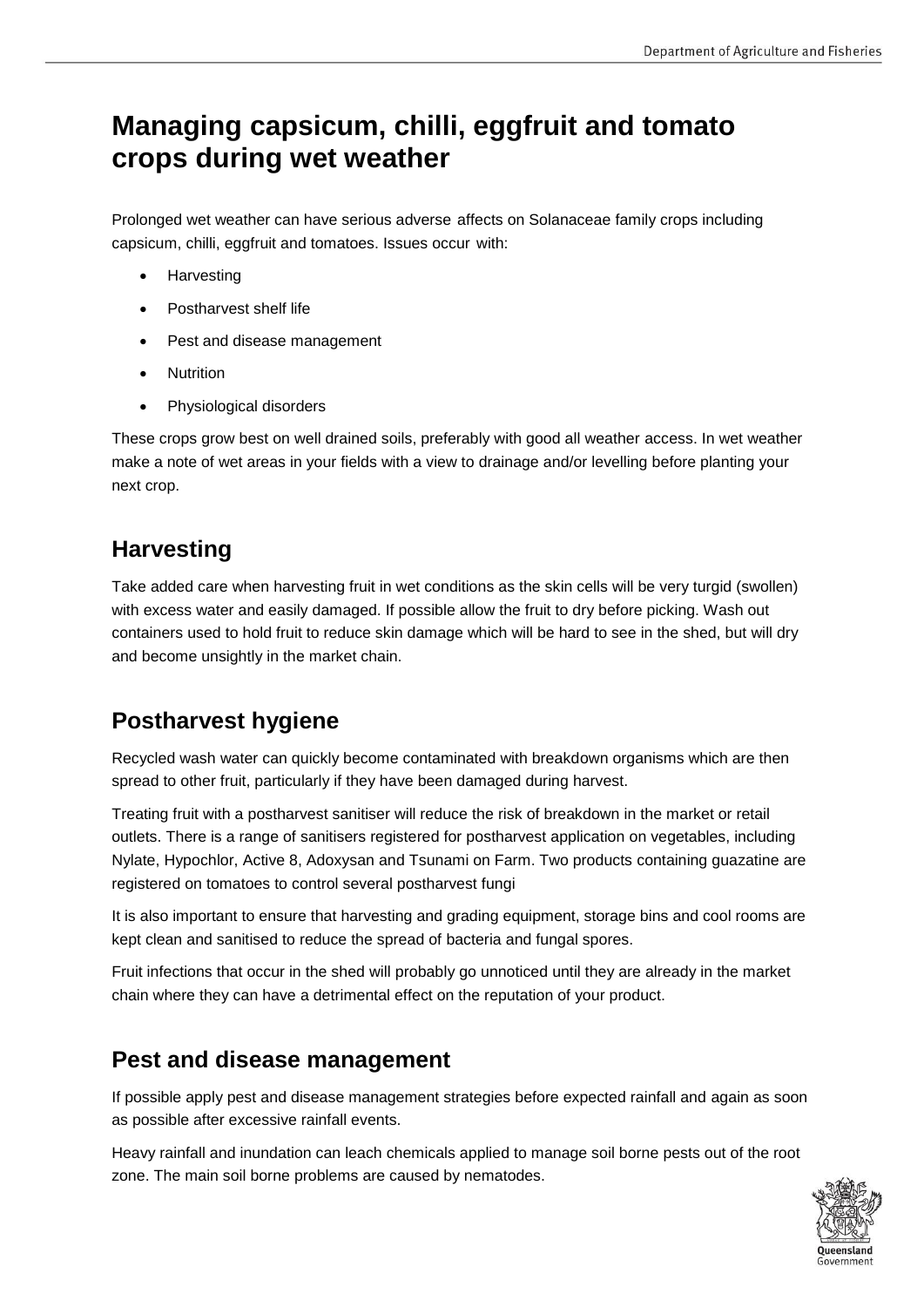Bacterial diseases and many fungal diseases are worse in wet conditions. For bacterial diseases in the field, only copper based products are registered, they are protectants and only protect the parts of the plant they are applied to, so thorough coverage is essential. Leaves and fruit of capsicums and tomatoes are readily infected by bacterial diseases and severe yellowing and leaf drop can occur in capsicums and chillies.

Crop hygiene is important to reduce or prevent disease spread. Physical contact of equipment and people can transfer diseases through a crop, particularly bacterial and fungal leaf diseases. Risk of transfer of bacteria is greater if the crop is wet. Similarly, transfer of soilborne diseases will occur in mud attached to equipment or shoes.

To reduce these risks, ensure equipment is cleaned if moving between an affected crop and other crops or properties. Removal and destruction of old crops prevents build-up of disease inoculum thus helping to protect subsequent crops.

Movement of surface water across blocks, farms or districts increases the risk of movement of soilborne diseases (e.g. Fusarium). If you know of previously affected areas on your property, be aware that any areas downstream may now also be affected.

If you are direct seeding, damp or water-soaked areas will be more prone to damping off diseases such as pythium and rhizoctonia. If possible avoid these areas or wait until they are drier.

There is a wide range of products registered to control fungal diseases in these crops. Some are protectants requiring thorough plant coverage, others are eradicants that can kill the disease.

Thorough plant coverage with eradicants will also improve their effectiveness, however their use should be limited to prevent disease resistance occurring. Alternate the chemical groups you use and check the label to see the maximum number of applications recommended per crop. A complete list of pesticides with registrations or permits is available on the APVMA website at www.apvma.gov.au

Monitor for pests and spray as required, fruit fly may become more active in humid conditions.

#### **Nutrition**

Heavy rains will rapidly leach nitrogen, potassium and some trace elements out the root zone. Waterlogged roots are not very efficient at taking up nutrients, so a foliar application is a quicker way of replacing nutrients in the plants until the root system is fully functional.

Nitrogen can be applied as urea, calcium nitrate or potassium nitrate which also applies potassium. There are several soluble products which will supply a range of major nutrients and trace elements in one spray. Whilst these products often do not apply much of any individual nutrient they are useful for 'kick starting' a waterlogged crop.

When the soil has dried out enough to require irrigation, a range of soluble products can be applied through the drip irrigation system. Split fertiliser applications to apply small amounts at a time.

# **Irrigation**

Waterlogging can result in the death of plant roots making it difficult for the plant to recover. When the soil starts to dry out, it may be necessary to make frequent, light irrigations until the plant has reestablished its root system